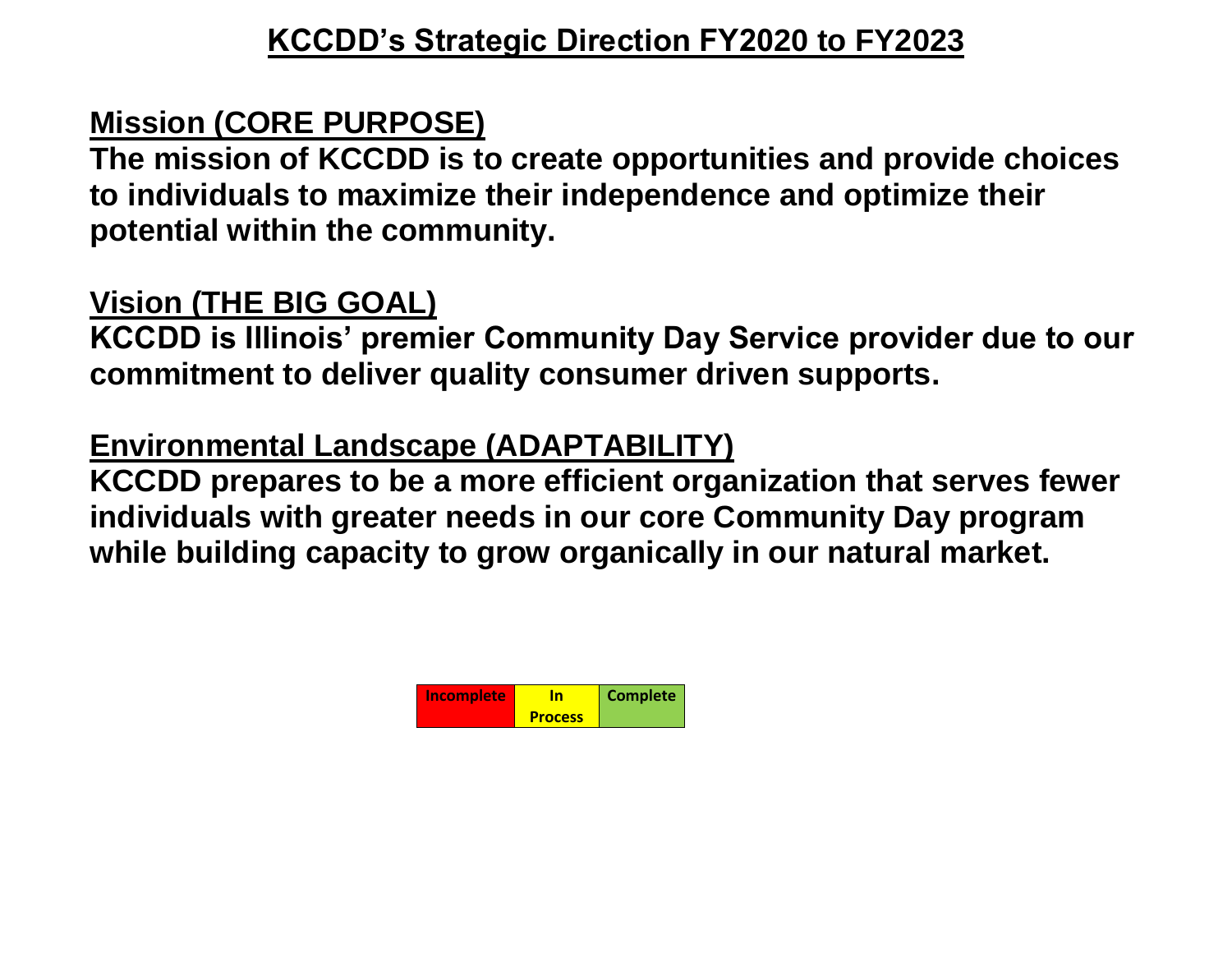| <b>Initiative</b> | <b>Values/Drivers</b>                         | <b>Goals</b>                                                                                   | <b>Action Steps</b>                                                                                                                                              | <b>Time Frame</b>            | Responsible<br><b>Party</b>              |
|-------------------|-----------------------------------------------|------------------------------------------------------------------------------------------------|------------------------------------------------------------------------------------------------------------------------------------------------------------------|------------------------------|------------------------------------------|
| Services          | Effective in<br>meeting<br>community<br>needs | Deliver exceptional services via<br>quality staff.<br>(Measure: Turnover <25%)                 | Conduct staff climate survey.<br>$\bullet$<br>Revise staff evaluation process to<br>$\bullet$<br>focus on developing staff.<br>Create career paths.<br>$\bullet$ | 9/2019<br>12/2019<br>12/2019 | Management<br>Team                       |
|                   |                                               | Assess need and develop<br>support options for persons<br>leaving high school.                 | Review benefits.<br>$\bullet$<br>Work with local ISC to identify<br>$\bullet$                                                                                    | 3/2020<br>Ongoing            | Management<br>Team (Program<br>Services) |
|                   |                                               |                                                                                                | families with unmet needs.<br>Continue to build connections with<br>$\bullet$<br>the local school districts.                                                     | Ongoing                      |                                          |
|                   |                                               | Expand inclusionary community<br>based services.                                               | Develop private pay model.<br>$\bullet$<br>Develop funding resources for<br>$\bullet$<br>community located project.                                              | 6/2019<br>1/2019             | Management<br>Team (Program<br>Services) |
|                   |                                               |                                                                                                | Identify and open site.<br>$\bullet$<br>Expand volunteer opportunities.<br>$\bullet$                                                                             | 9/2019<br>7/2019             |                                          |
|                   |                                               |                                                                                                | Initiate after hours offerings.<br>$\bullet$<br>Offer shared space to other<br>$\bullet$<br>community organizations (potential<br>revenue generator).            | 9/2019<br>9/2019             |                                          |
|                   |                                               | Develop employment model not<br>based on primary funding from<br>DRS.                          | Identify current clients that are<br>$\bullet$<br>interested in community employment<br>and identify the necessary supports.                                     | 11/2019                      | Seniors and<br>Community<br>Service      |
|                   |                                               |                                                                                                | Coordinate with providers that are<br>$\bullet$<br>actively providing employment<br>services (Bridgeway, Goodwill).                                              | 11/2019                      | Seniors and<br>Community<br>Service      |
|                   |                                               |                                                                                                | Explore new contract with DRS.<br>$\bullet$                                                                                                                      | 7/2019                       | <b>CEO</b>                               |
|                   |                                               | Create alternative use for<br>Phoenix Industries in response<br>the elimination of 14C minimum | Monitor legislation for change.<br>$\bullet$<br>Survey customers for continuation<br>$\bullet$<br>potential.                                                     | Ongoing<br>1/2020            | CEO, CFO, COO<br>and Director of         |
|                   |                                               | wage exemption.                                                                                | Assess potential profitability at<br>$\bullet$<br>minimum wage.                                                                                                  | 6/2020                       | Manufacturing,                           |
|                   |                                               | Develop expertise in serving<br>individuals with Prater Willi<br>Syndrome                      | Work with residential services                                                                                                                                   | Ongoing                      | COO, and<br>Program<br>Directors.        |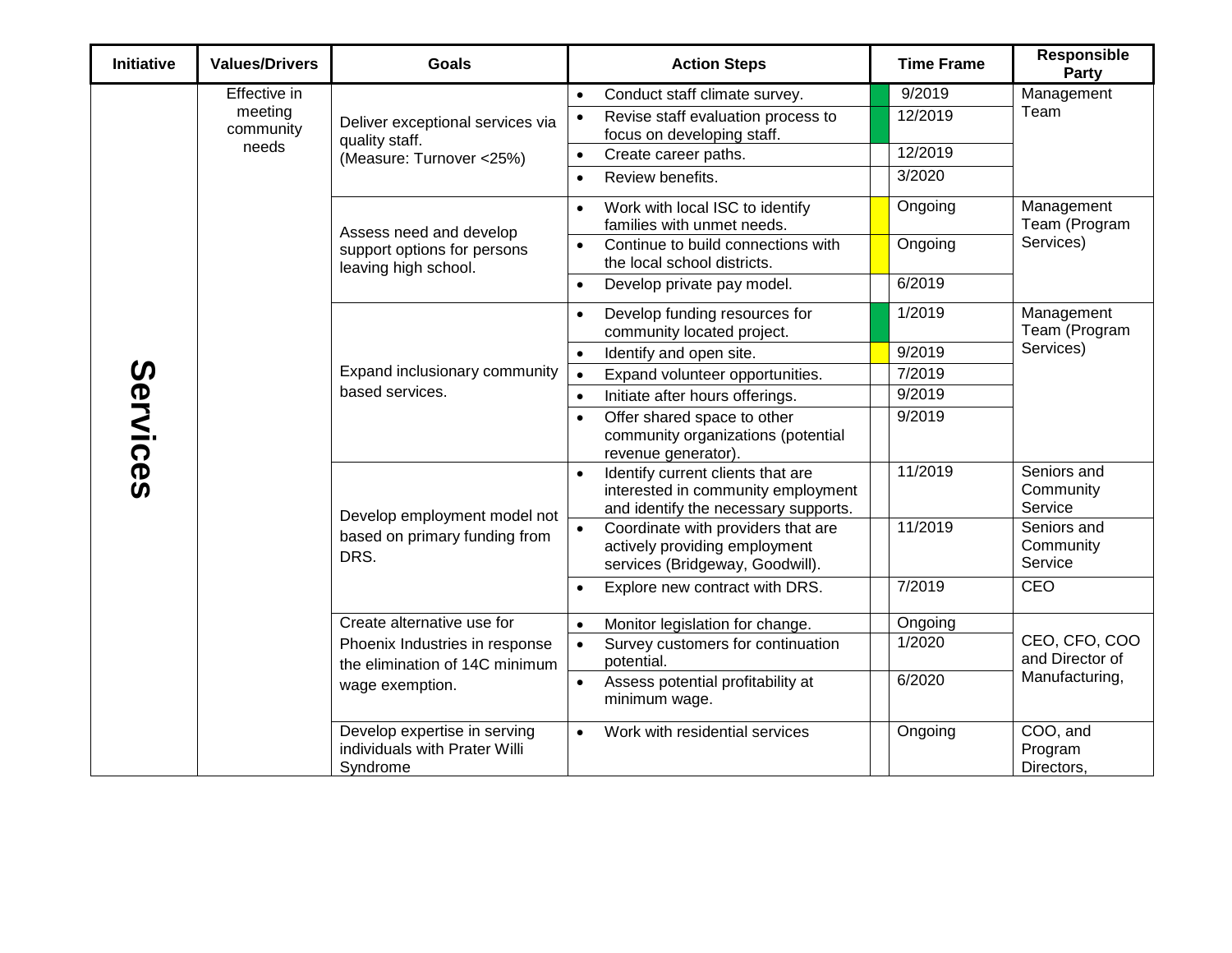| <b>Initiative</b> | <b>Values/Drivers</b>                            | Goals                                                                                                                                                        | <b>Action Steps</b>                                                                                                                                                                                                             | <b>Time Frame</b>                                                                                                        | <b>Responsible</b><br>Party          |
|-------------------|--------------------------------------------------|--------------------------------------------------------------------------------------------------------------------------------------------------------------|---------------------------------------------------------------------------------------------------------------------------------------------------------------------------------------------------------------------------------|--------------------------------------------------------------------------------------------------------------------------|--------------------------------------|
|                   | Accountable in<br>sustaining the<br>organization | Maintain development activities.                                                                                                                             | Maintain existing activities.<br>$\bullet$<br>Additional special events (perhaps<br>quarterly).<br>Planned giving appeal.<br>$\bullet$<br>Expand e-marketing and e-appeals.<br>$\bullet$<br>Expand grant research.<br>$\bullet$ | \$65,000 in<br><b>FY19</b><br>\$65,000 in<br><b>FY20</b><br>\$65,0000 in<br><b>FY21</b><br>\$70,0000 in<br><b>FY22</b>   | Development<br>Director              |
|                   |                                                  | Explore partnerships with other<br>agencies in response to<br>minimum wage increases                                                                         | Develop list of potential partners.<br>$\bullet$                                                                                                                                                                                | 6/2020                                                                                                                   | CEO                                  |
| Financial         |                                                  | Grow operational funding from<br>Knox County 708 Board by<br>\$10,000 annually<br>(Baseline \$345,000FY2018).                                                | Obtain application on 2/14 of each<br>$\bullet$<br>year.<br>Submit application by 4/1 of each<br>$\bullet$<br>year.                                                                                                             | \$355,000 in<br><b>FY19</b><br>\$365,000 in<br><b>FY20</b><br>\$375,000 in<br><b>FY21</b><br>\$385,000 in<br><b>FY22</b> | CEO                                  |
|                   |                                                  | Obtain \$25,000 in Capital<br>funding from Knox County 708<br>Board.                                                                                         | Obtain application on 2/14 of each<br>$\bullet$<br>year.<br>Submit application by 4/1 of each<br>$\bullet$<br>year.                                                                                                             | Annually                                                                                                                 | CEO                                  |
|                   |                                                  | Generate additional net<br>revenue from Manufacturing<br>(Metric =>5% Baseline FY2019)                                                                       | Marketing effort includes outreach to<br>$\bullet$<br>potential Phoenix customers.<br>Develop response to potential repeal<br>of 14(c) Minimum wage.                                                                            | 6/2020                                                                                                                   | Director of<br>Manufacturing,<br>CEO |
|                   |                                                  | Operating income statement<br>will be profitable within the first<br>year of plan, and then cover<br>half of depreciation expenses<br>through years 2 and 3. | Defer capital expenses when<br>necessary.<br>Review staffing levels.<br>$\bullet$<br>Review accounts receivable for<br>$\bullet$<br>collections procedures.                                                                     | $FY2020-$<br>FY2023                                                                                                      | CEO, CFO, CEO                        |
|                   |                                                  | Reduce Line of Credit to an<br>average monthly balance not to<br>exceed \$250,000                                                                            | Maximize all available cash<br>$\bullet$<br>accounts.<br>Defer all unnecessary capital<br>$\bullet$<br>expenses not funded through an<br>alternative source.<br>Transfer funds from reserves.<br>$\bullet$                      | 6/2022                                                                                                                   | CEO and CFO                          |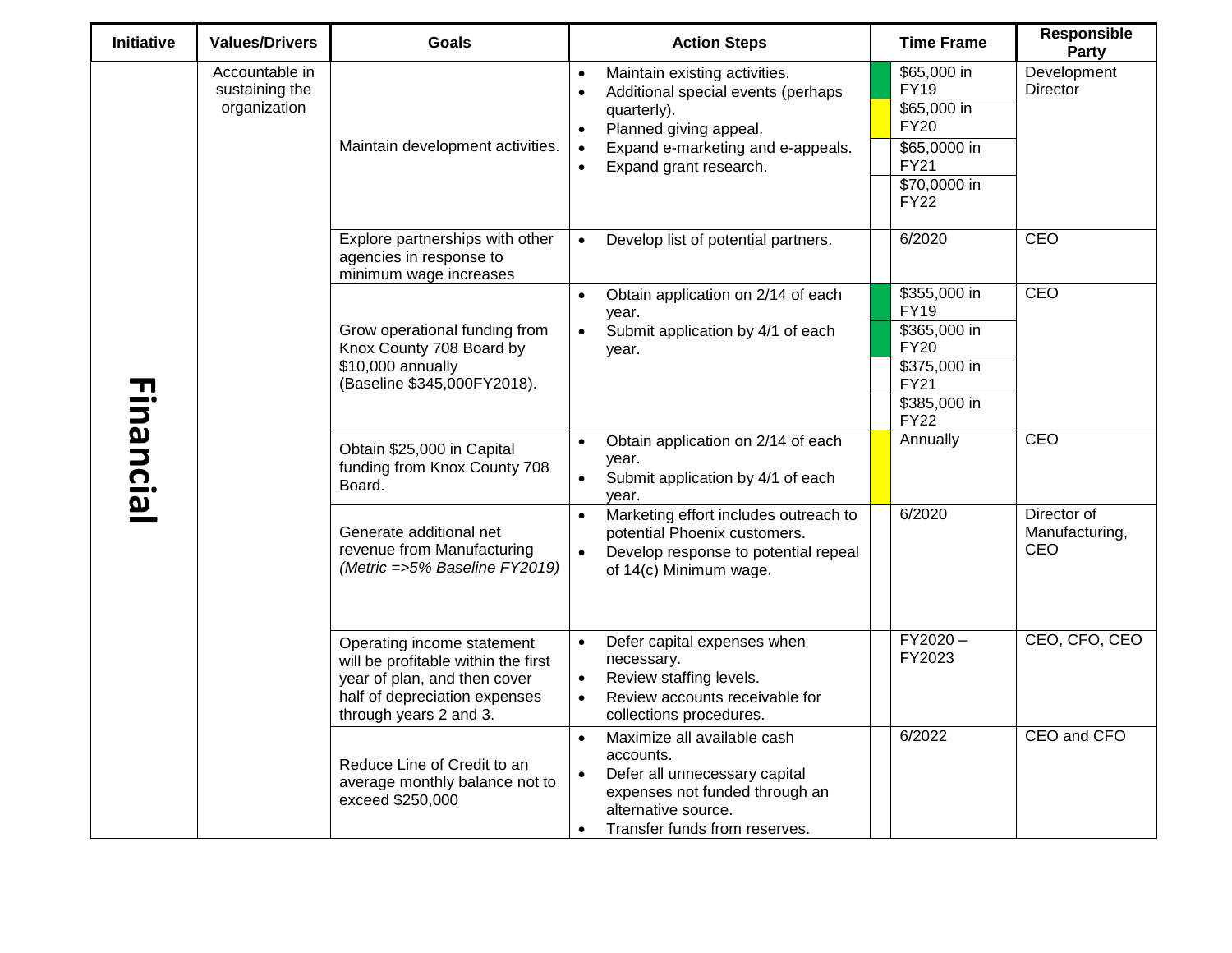| <b>Initiative</b> | <b>Values/Drivers</b>             | <b>Goals</b>                                                              | <b>Action Steps</b>                                                                                                                                                                                                                      | <b>Time Frame</b>                | <b>Responsible</b><br>Party  |
|-------------------|-----------------------------------|---------------------------------------------------------------------------|------------------------------------------------------------------------------------------------------------------------------------------------------------------------------------------------------------------------------------------|----------------------------------|------------------------------|
|                   | Stewardship of<br>tangible assets | Improve transportation                                                    | Submit IDOT grants for lift vehicles.<br>$\bullet$                                                                                                                                                                                       | One new lift per<br>cycle        | Director of<br>Development   |
|                   |                                   |                                                                           | Replace passenger vehicles.<br>$\bullet$                                                                                                                                                                                                 | One per year<br>beginning FY2020 |                              |
|                   |                                   |                                                                           | Explore becoming a rural<br>$\bullet$<br>transportation provider.                                                                                                                                                                        | 6/2020                           | <b>CEO</b>                   |
|                   |                                   |                                                                           | Increase use of public transportation.<br>$\bullet$                                                                                                                                                                                      | Ongoing                          | Program<br><b>Directors</b>  |
| <b>Capital</b>    |                                   | <b>Maintain Phoenix Industries</b><br>functional capabilities<br>One Year | Bi-Annual Air Compressor Service<br>$\bullet$<br>(53,500).<br>Replace hot water heater in work<br>$\bullet$<br>area (\$1,500).<br>Install exhaust fans for Saw Room<br>( \$3,500).<br>Saw service and evaluation (\$2,500).<br>$\bullet$ | 12/2019                          | Director of<br>Manufacturing |
|                   |                                   | Three Years                                                               | Replace forklift truck (\$15,000).<br>Evacuation walkway on west side of<br>building (\$7,500).<br>Replace wall on east side loading<br>$\bullet$<br>dock (\$10,000).<br>Main entrance accessibility upgrade<br>(\$10,000).              | 6/2022                           | Director of<br>Manufacturing |
|                   |                                   | <b>Five Years</b>                                                         | Replace dust collection system<br>(520,000).<br>Forklift truck (\$15,000).<br>Delivery truck - used (\$25,000).<br>$\bullet$<br>Radial arm saw (\$10,000).<br>$\bullet$                                                                  | 6/2023                           | Director of<br>Manufacturing |
|                   |                                   |                                                                           | Replace one roof per year (\$55,000)<br>$\bullet$                                                                                                                                                                                        | Annual                           | CEO                          |
|                   |                                   |                                                                           | Water in Garage.<br>$\bullet$                                                                                                                                                                                                            | 6/2020                           | Sup. Physical<br>Plant       |
|                   |                                   | Main Campus renovations                                                   | Ramps on back of Units 8 and 9.<br>$\bullet$                                                                                                                                                                                             | 6/2022                           | Sup. Physical<br>Plant       |
|                   |                                   |                                                                           | Remodel Unit 14.<br>$\bullet$                                                                                                                                                                                                            | 6/2021                           | Sup. Physical<br>Plant       |